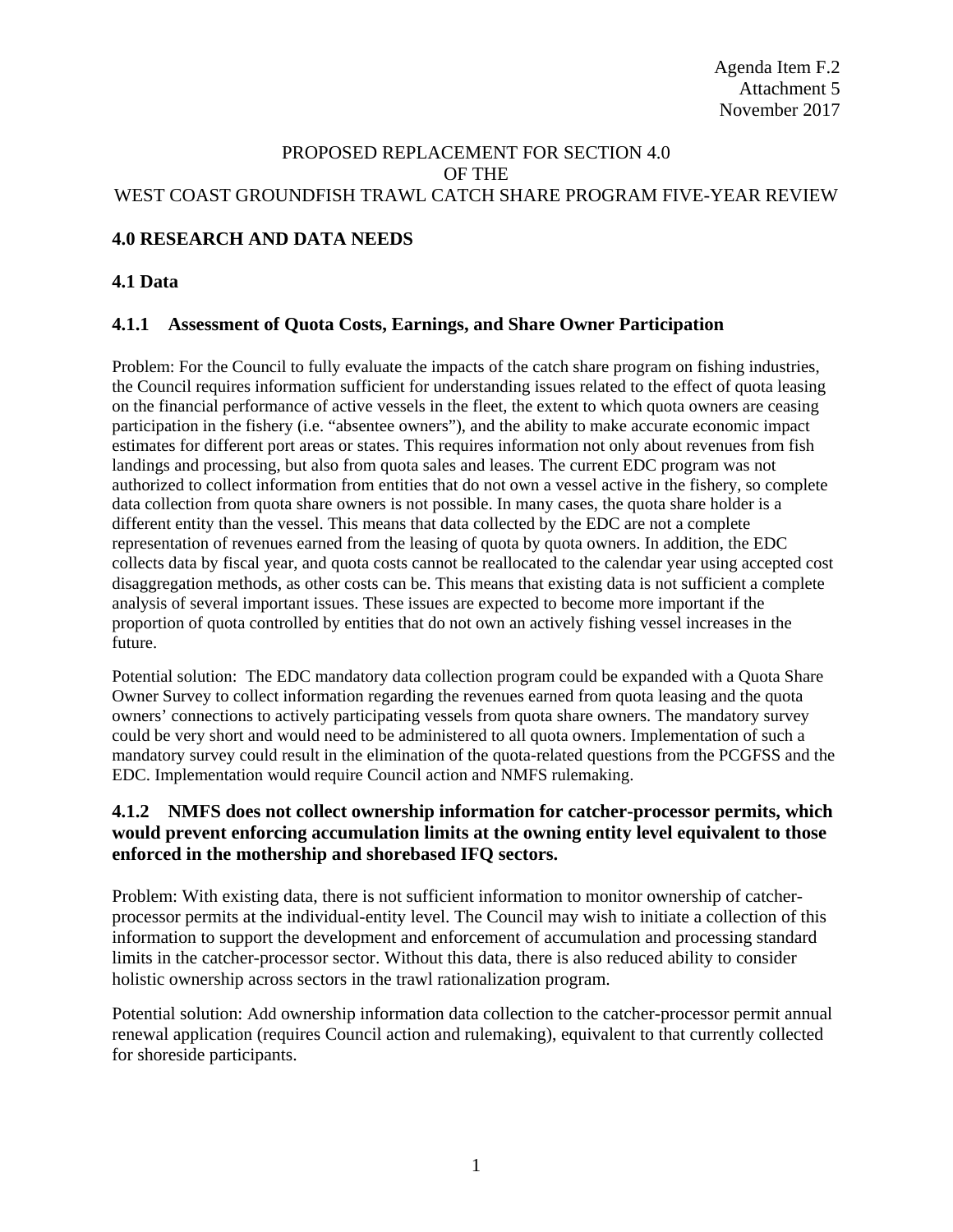# **4.1.3 Data and Studies on Administrative Costs**

Problem: Determining the benefits generated by the program is dependent on knowing the full cost of administering the program. To date, while NMFS has quantified the incremental costs of implementing the program, full cost-accounting (including costs incurred by the Council and states) has not yet been implemented. This information would need to be developed to fully understand the relationship between costs of the program and the economic benefits to the nation that are generated.

Potential solution: NMFS will assess the feasibility of providing additional program administration cost information in future annual reports.

# **4.1.4 QA/QC of the Quota Transactions Database administered by the WRO**

Problem: The Quota Transactions Database records the transfer of quota between accounts and also collects certain key information such as the amounts paid or other compensations associated with the transactions. Currently, the database is of questionable quality for some research uses because there is no QA/QC of the data, no feedback is provided to data providers, and because data providers cannot revise previous submissions. Research users have noted outliers and obviously incorrect recorded values. There is no mechanism for quota purchasers to revise values (often prices are not set until the fish is delivered).

Potential solution: Develop staff and resources to QA/QC and maintain the database. This would include redesigning the interface to allow users to more accurately classify their transactions and revise entries once a price has been decided; contact participants to help them correct inaccurate information; and determine which uses of the data are appropriate.

# **4.2 Research**

## **4.2.1 Research on attainment rates, aggregation limits, economies of scale/optimal size, and market manipulation by monopolies and oligopolies**

Problem: It has been hypothesized that aggregate limits are causing under-attainment of the trawl allocation, but we don't know how participants would behave if these limits were not in place, nor the potential market effects of changing the aggregate limits.

Potential Research:There is a need to identify the information and analysis that would further an understanding of the effects of aggregate limits. One potential option would be to update Lian, Singh and Wenniger 2009. Similarly, to help develop future research and data needs lists, it may be useful to develop an analysis of possible reasons for underutilization and identify the data necessary evaluate those causes.

# **4.2.2 Research on identifying the drivers of changes observed in the report**

Problem: Changes in the fishery have been observed since the implementation of the catch share fishery. However, the source of these changes continues to be unclear. For instance, the catch share program or other factors may induce participants with certain characteristics to leave the fishery. This bias in exiting participants will alter the composite characteristics of the fishery, even if the behavior of the remaining vessels hasn't changed. Alternatively, the observed changes may be due to the participants as a whole changing their behavior. In addition,some departure from the fishery may be due to pre-existing trends. Determining the source of these changes will support more effective management decisions.

Potential research: Additional research to try to separate observed changes into those due to changes in individual behavior from those due to a change in the makeup of the population of participants.